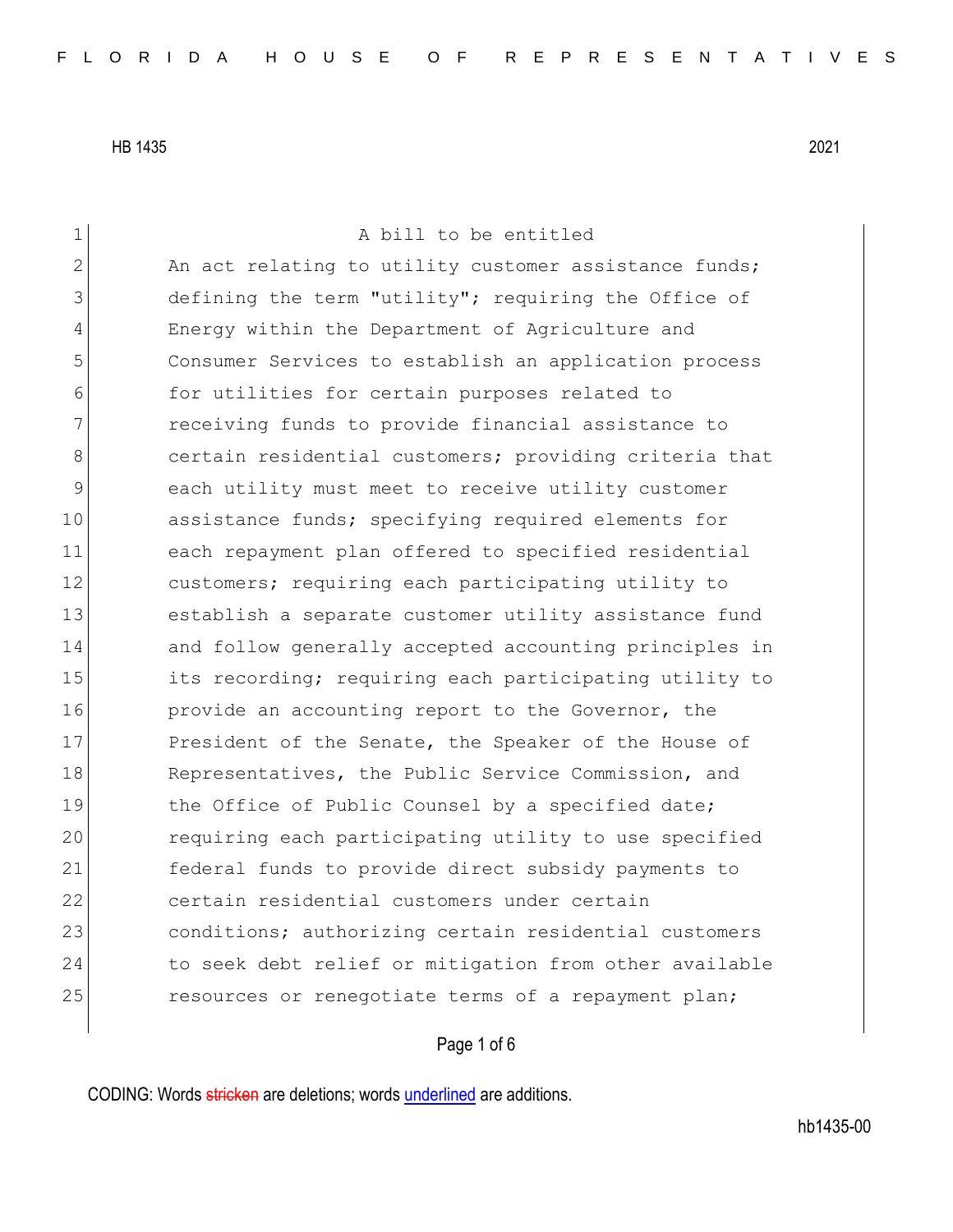|  |  | FLORIDA HOUSE OF REPRESENTATIVES |
|--|--|----------------------------------|
|--|--|----------------------------------|

| 26 | providing an appropriation for specified uses;                   |
|----|------------------------------------------------------------------|
| 27 | providing an effective date.                                     |
| 28 |                                                                  |
| 29 | Be It Enacted by the Leqislature of the State of Florida:        |
| 30 |                                                                  |
| 31 | Section 1. Utility customer assistance funds.-                   |
| 32 | For purposes of this section, the term "utility" means<br>(1)    |
| 33 | an electric utility as defined in $s. 366.02(2)$ , Florida       |
| 34 | Statutes, a natural gas utility as defined in s. 366.04(3)(c),   |
| 35 | Florida Statutes, or a utility as defined in s. 367.021, Florida |
| 36 | Statutes.                                                        |
| 37 | The Office of Energy within the Department of<br>(2)             |
| 38 | Agriculture and Consumer Services must establish an application  |
| 39 | process for a utility that meets the requirements of this        |
| 40 | section to complete before it may receive utility customer       |
| 41 | assistance funds to provide financial assistance to residential  |
| 42 | customers for nonpayment of utility bills as provided in this    |
| 43 | section.                                                         |
| 44 | To be eligible for utility customer assistance funds,<br>(3)     |
| 45 | a utility must attest that:                                      |
| 46 | It will not disconnect utility service to a<br>(a)               |
| 47 | residential customer for nonpayment of any bill or fee connected |
| 48 | to the provision of utility service through December 31, 2021.   |
| 49 | It will not use utility customer assistance funds to<br>(b)      |
| 50 | pay for new deposits, down payments, fees, late fees, interest   |
|    |                                                                  |

Page 2 of 6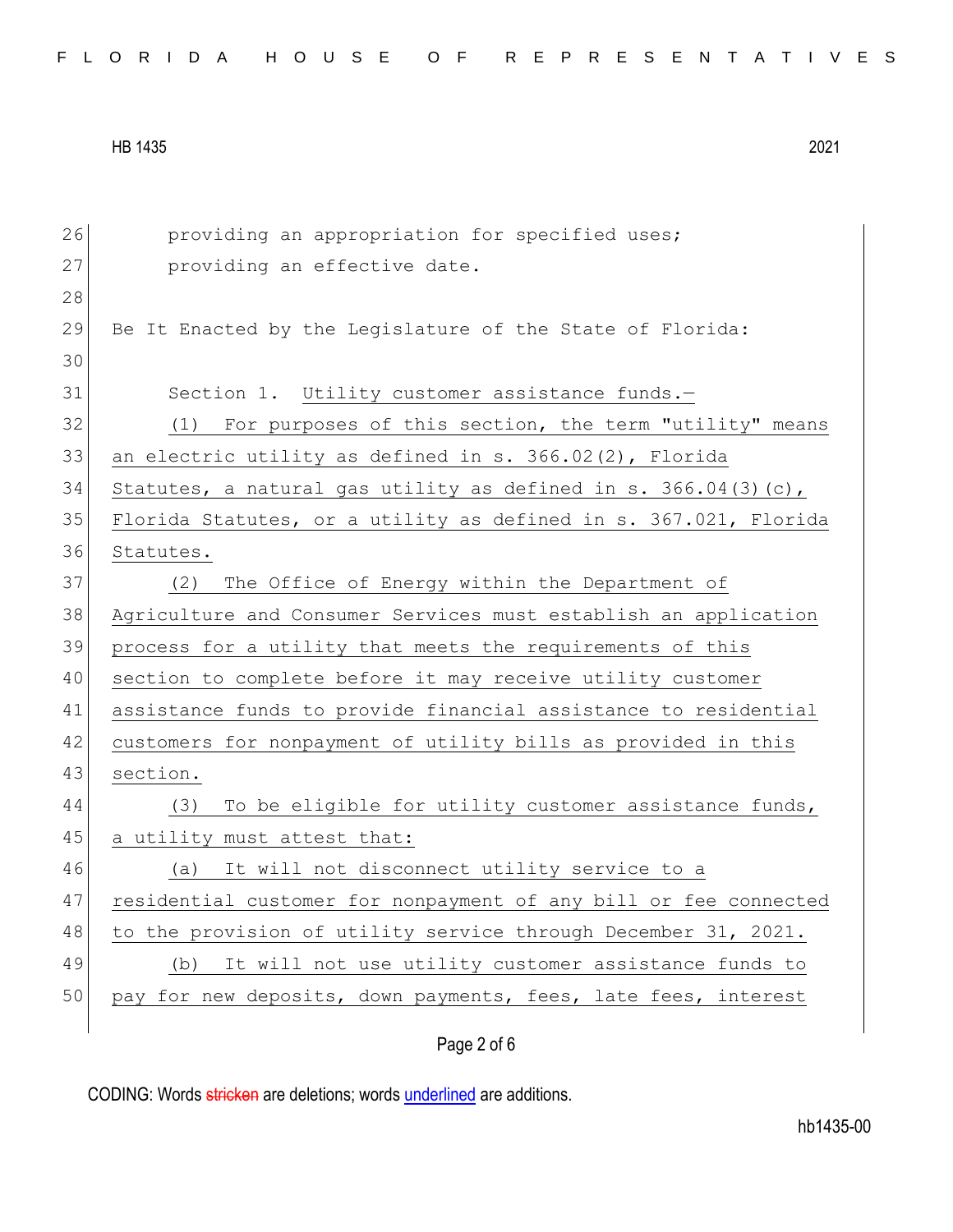| 51 | charges, or penalties.                                           |
|----|------------------------------------------------------------------|
| 52 | (c) It will first use the utility customer assistance            |
| 53 | funds to provide financial assistance to residential customers   |
| 54 | whose accounts are more than 60 days past due. Remaining funds   |
| 55 | shall be used to provide financial assistance to residential     |
| 56 | customers whose accounts are at least 30 days past due.          |
| 57 | To the extent possible, it will direct residential<br>(d)        |
| 58 | customers in writing to other state or federal resources that    |
| 59 | may assist residential customers in providing debt relief.       |
| 60 | Within 30 days after receiving utility customer<br>(e)           |
| 61 | assistance funds, it will notify all residential customers whose |
| 62 | accounts are at least 60 days past due of a COVID-19 relief      |
| 63 | repayment plan. The notification may be by bill insert or bill   |
| 64 | notice and must include eligibility, billing information,        |
| 65 | applicable financial assistance resources, and contact           |
| 66 | information where residential customers may learn more about the |
| 67 | repayment plan.                                                  |
| 68 | It will waive all reconnection fees for residential<br>(f)       |
| 69 | customers whose utility service was disconnected for any         |
| 70 | duration starting on March 9, 2020, and ending on January 1,     |
| 71 | 2022, and it will seek to restore utility service to residential |
| 72 | customers whose utility service was disconnected.                |
| 73 | The COVID-19 relief repayment plan:<br>(4)                       |
| 74 | May not require any new deposits, down payments, fees,<br>(a)    |
| 75 | late fees, interest charges, or penalties.                       |
|    |                                                                  |

# Page 3 of 6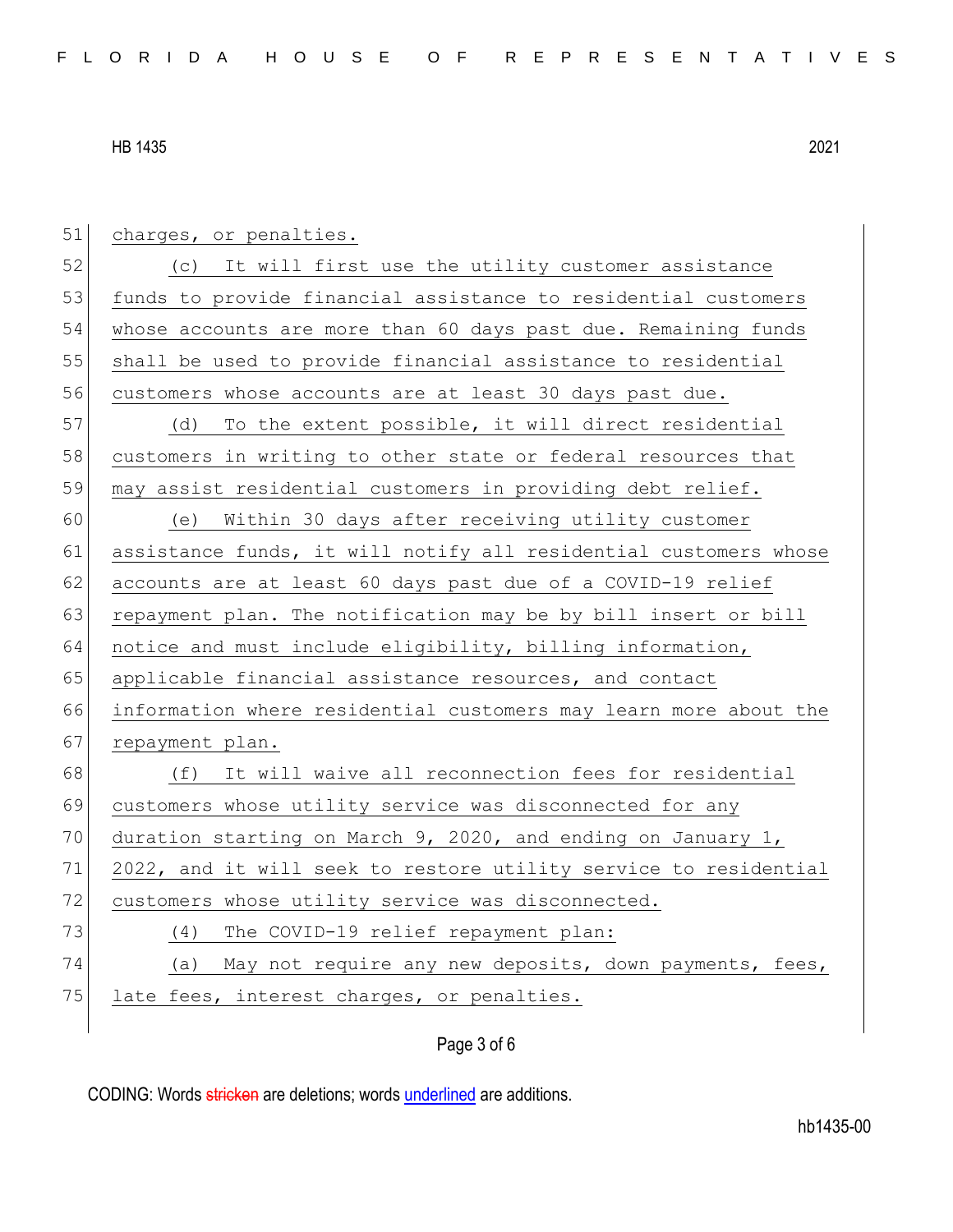| 76  | (b) Must amortize the repayment of a residential                 |
|-----|------------------------------------------------------------------|
| 77  | customer's utility debt over a period of at least 6 months but   |
| 78  | not more than 24 months. The utility must work with the          |
| 79  | residential customer to establish a repayment plan that meets    |
| 80  | the requirements of this paragraph and that the residential      |
| 81  | customer determines is sustainable and affordable.               |
| 82  | (c) May not contain eligibility criteria for participation       |
| 83  | in the repayment plan, such as installment plan history or       |
| 84  | upfront fees.                                                    |
| 85  | (5) Before receiving utility customer assistance funds,          |
| 86  | each utility must establish a separate COVID-19 customer utility |
| 87  | assistance fund and must record each residential customer        |
| 88  | assistance payment on behalf of a residential customer in        |
| 89  | accordance with generally accepted accounting principles. Each   |
| 90  | utility must reflect the utility customer assistance payment on  |
| 91  | the residential customer's bill after the utility customer       |
| 92  | assistance funds are applied to that residential customer's      |
| 93  | account.                                                         |
| 94  | (6) Each utility that receives utility customer assistance       |
| 95  | funds must provide a report of all related accounting to the     |
| 96  | Governor, the President of the Senate, the Speaker of the House  |
| 97  | of Representatives, the Public Service Commission, and the       |
| 98  | Office of Public Counsel by December 31, 2021.                   |
| 99  | (7) (a) In addition to utility customer assistance funds         |
| 100 | provided under this section, utilities must use funds allocated  |
|     |                                                                  |

## Page 4 of 6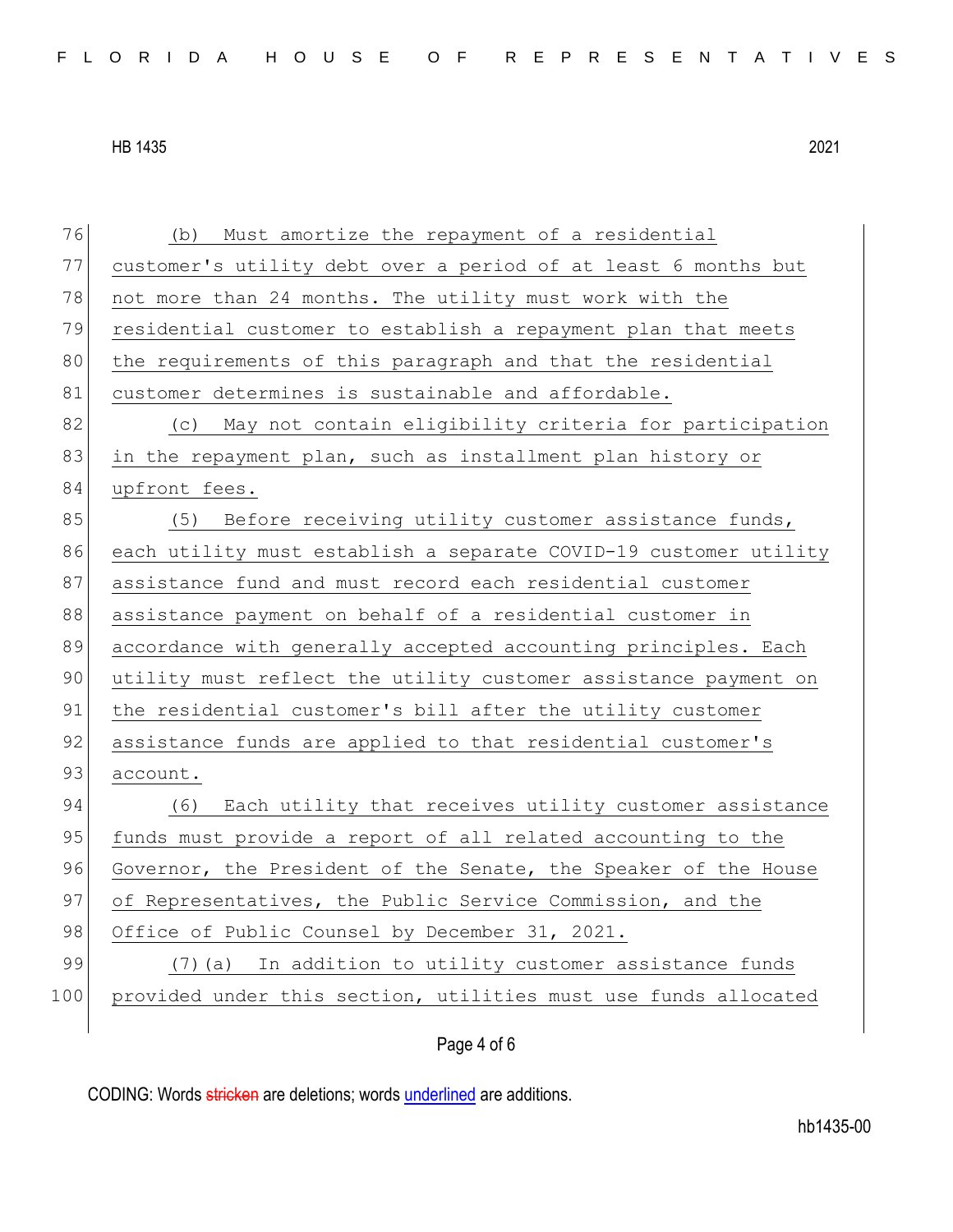from the federal coronavirus relief funds of the Coronavirus

102 Aid, Relief, and Economic Security Act (P.L. 116-136) to provide

HB 1435 2021

past due.

 direct subsidy payments on behalf of residential customers whose accounts are more than 60 days past due, provided such use meets eligibility requirements pursuant to United States Department of the Treasury guidance. In applying these funds to residential customer accounts, utilities shall prioritize providing 108 financial assistance to customers whose accounts are more than 60 days past due before providing financial assistance to customers whose accounts are at least 31 days but not more than 60 days past due. (b) In addition to the utility customer assistance funds 113 provided in this section, utilities must accept financial assistance from other utility assistance programs funded with federal funds for customers whose accounts are at least 60 days (8) This section does not limit or prevent a residential customer from applying or seeking debt relief or mitigation from other available resources, from entering into another payment 120 plan offered by the utility, or from renegotiating the terms of

121 the repayment plan. Section 2. The Legislature shall appropriate \$100 million to provide direct assistance to residential utility customers whose accounts have been past due since May 9, 2020. Utility 125 customer assistance funds shall be transferred to the Office of

### Page 5 of 6